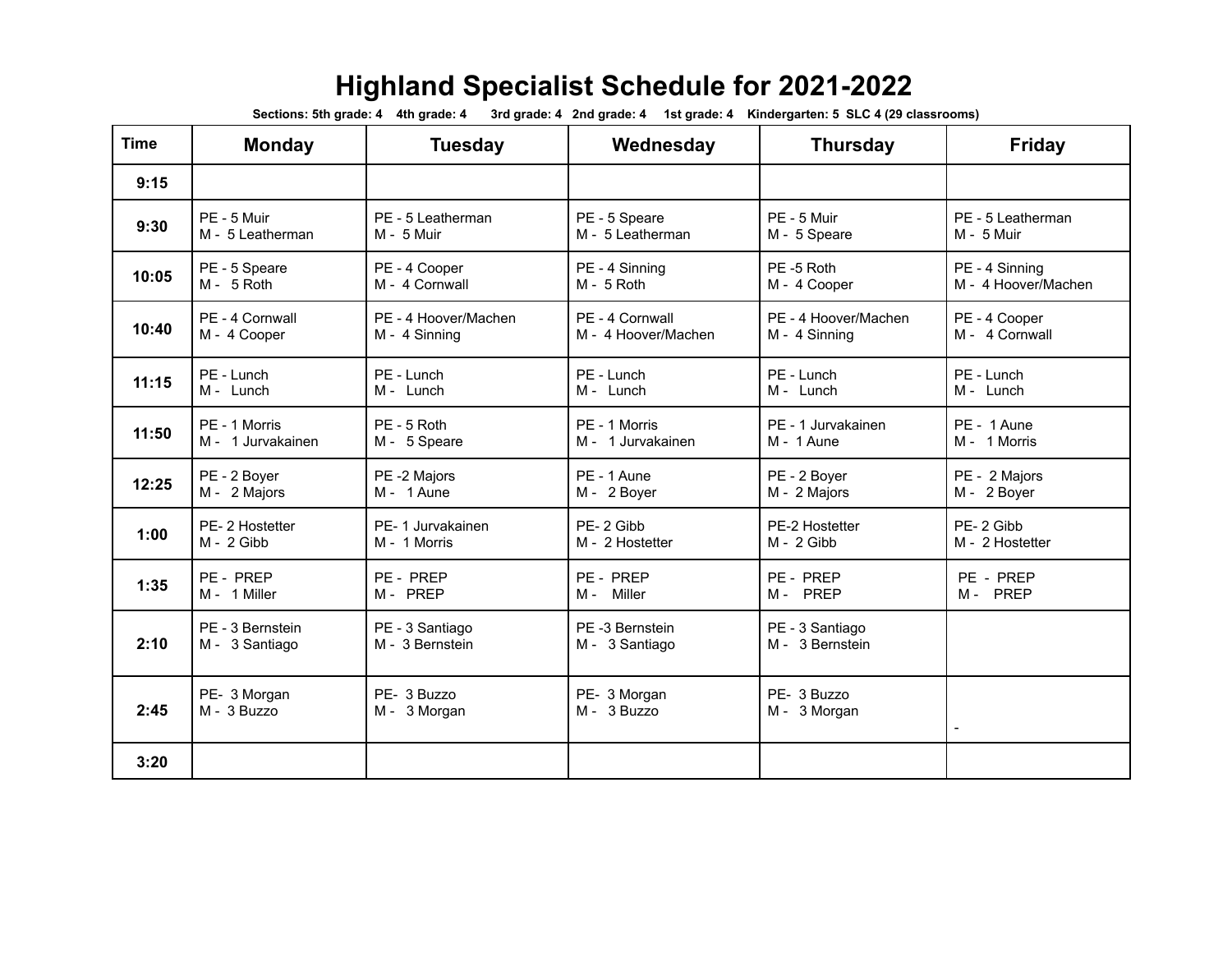## **Broadbent Music/PE**

CM=Commons CR=Classroom (Rm206) **Kindergarten: 5 -- SLC: 4 -- First Grade: 1 (PE only)**

| <b>Time</b> | Room           | <b>Subject</b> | <b>Monday</b>              | <b>Tuesday</b>     | Wednesday                   | <b>Thursday</b>            | <b>Friday</b>               |
|-------------|----------------|----------------|----------------------------|--------------------|-----------------------------|----------------------------|-----------------------------|
| 9:15        |                |                |                            |                    |                             |                            |                             |
| 9:30        | <b>CM</b>      | <b>PE</b>      | <b>K-Collins</b>           | <b>K-Taylor</b>    | <b>K-Short</b>              | <b>K-Erickson</b>          | <b>K-Fortney</b>            |
| 10:05       | $\blacksquare$ | 10:15          | <b>Transition</b>          | <b>Rooms</b>       | --                          | --                         | --                          |
| 10:15       | <b>CR</b>      | <b>PE</b>      | <b>K-Short</b>             | <b>K-Erickson</b>  | <b>K-Fortney</b>            | <b>K-Collins</b>           | <b>K-Taylor</b>             |
| 10:50       | <b>CR</b>      | <b>M/PE</b>    | SLC-<br><b>McDermott-M</b> | <b>SLC- Godwin</b> | SLC-<br><b>McDermott-PE</b> | SLC-<br><b>McDermott-M</b> | <b>SLC- Godwin</b>          |
| 11:25       | <b>CR</b>      | M              | <b>SLC-Ragen</b>           | <b>SLC-Garcia</b>  | <b>SLC-Ragen</b>            | <b>SLC-Garcia</b>          | SLC-<br><b>McDermott-PE</b> |
| 12:00       | <b>CR</b>      |                | <b>LUNCH</b>               | <b>LUNCH</b>       | <b>LUNCH</b>                | <b>LUNCH</b>               | <b>LUNCH</b>                |
| 12:35       | <b>CR</b>      | M              | <b>K-Taylor</b>            | <b>K-Collins</b>   | <b>K-Taylor</b>             | <b>K-Fortney</b>           | <b>K-Collins</b>            |
| 1:10        | <b>CR</b>      | M              | <b>K-Fortney</b>           | <b>K-Short</b>     | <b>K-Erickson</b>           | <b>K-Short</b>             | <b>K-Erickson</b>           |
| 1:45        |                |                | <b>PREP</b>                | <b>PREP</b>        | <b>PREP</b>                 | <b>PREP</b>                | <b>PREP</b>                 |
| 2:20        | <b>CM</b>      | <b>PE</b>      | <b>SLC- Godwin</b>         | <b>SLC-Ragen</b>   | <b>SLC-Godwin</b>           | <b>SLC-Ragen</b>           |                             |
| 2:55        | <b>CM</b>      | <b>PE</b>      | <b>SLC-Garcia</b>          | 1- Miller          | <b>SLC-Garcia</b>           | 1- Miller                  |                             |
| 3:30        |                |                |                            |                    |                             |                            |                             |